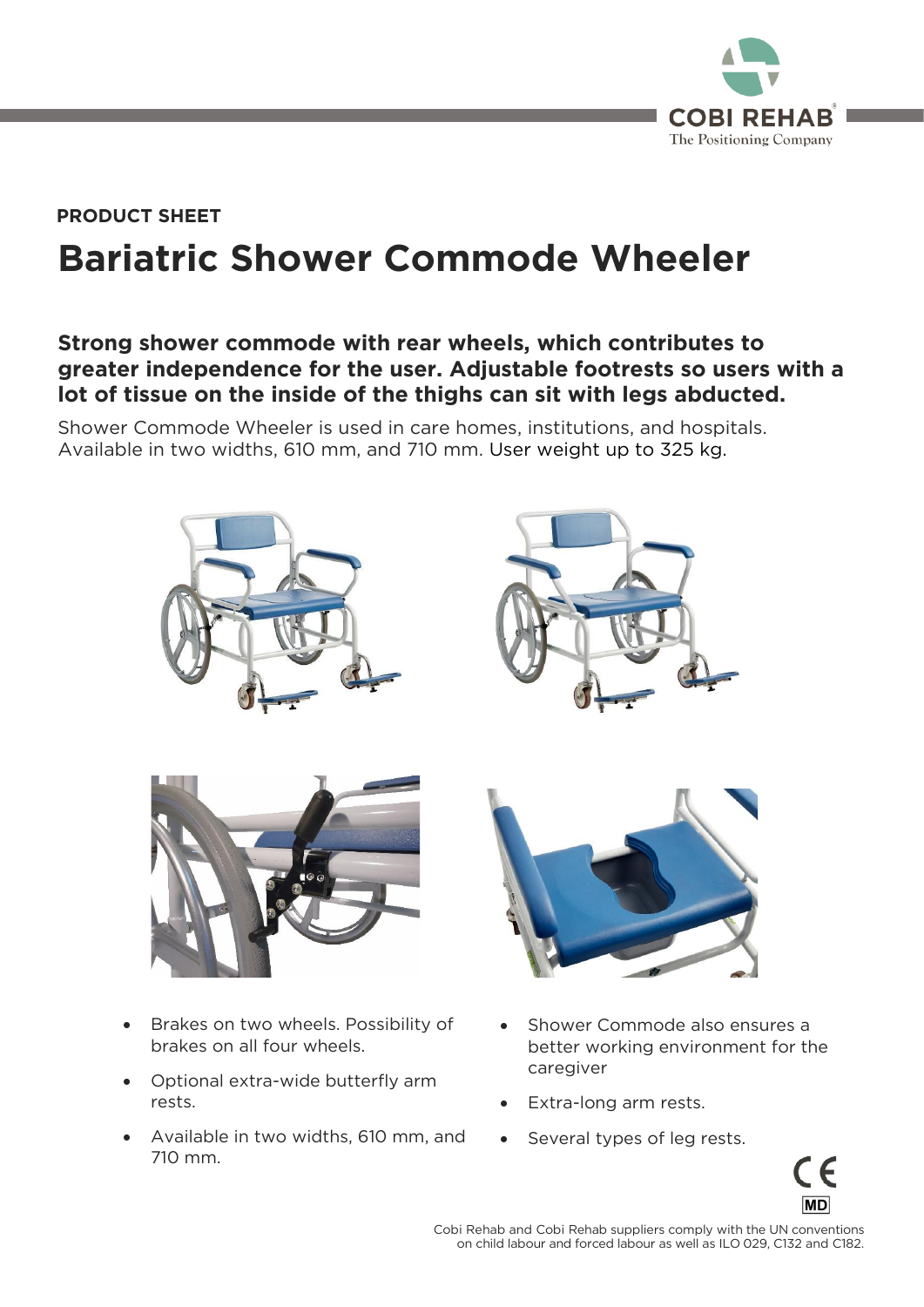#### **General information**

This product sheet contains important information about the use of Shower Commode Wheeler and the target group for the product. It also includes a range of specifications on Shower Commode Wheeler.

The most recent version of this product sheet can be found on our website where it also can be scaled up to a larger font size. scaled up to a larger font size.

#### **Bariatric Shower Commode Wheeler**

Shower Commode Wheeler is designed to help<br>the bariatric user during transfers to and from the the barbian in the shower and during layatory use bathroom, in the shower, and during lavatory use.

Shower Commode Wheeler ensures greater independence for the user. Shower Commode Wheeler is intended for indoor use in e.g., hospitals, care centers and institutions. hospitals, care centers and institutions.

Shower Commode Wheeler is developed for users  $\mathbf{y}$  is 325 kg with reduced physical capacity.

#### **Construction**

Shower Commode Wheeler consists of<br>lightweight tubes ensuring maximum stability and low weight. The pipes are surface treated. low weight. The pipes are surface treated.

Shower Commode Wheeler has two different types of armrests. Standard armrests and armrests bending out like a butterfly, so the user's<br>body does not get squeezed, getting in and out of body does not get squeezed, getting in and out of the shower Commode Wheeler. the shower Commode Wheeler.

Each footrest can carry up to 100 kg and is side and width adjustable making access to intimate and width and width and width and width and width and width and width and width and width and width  $\frac{1}{2}$ hygiene possible.

#### **Before use and during use**

To prevent the risk of the user falling off the side of Shower Commode Wheeler, never use it without properly installing the armrests first with properly installing the arms the arm

#### **During use**

Installing the armrests while the user is seated on Shower Commode Wheeler may present a pinch Shower Commode Wheeler may present a pinch

**Cleaning, maintenance, and long-term storage**

Shower Commode Wheeler frame and seat is cleaned using water and a regular cleaning agent. cleaned using water and a regular cleaning agent.

#### **Disinfection**

Shower Commode Wheeler can be disinfected using ethanol 70-85% or a chlorine product of min.  $1000$  ppm and max.  $10000$  ppm. min. 1000 ppm and max. 10000 ppm.

You can always contact Cobi Rehab if you want<br>more information about Shower Commode Wheeler

Cobi Rehab reserves the right to change the product specifications without providing prior notice.

Shower Commode Wheeler must only be used on<br>a firm surface to avoid the risk of tipping.  $\frac{1}{\sqrt{2}}$ 

Shower Commode Wheeler can be used in<br>environments with a temperature range of 0-40°C and a humidity interval of 20-80%. and a humidity interval of 20-80%.

#### **Contraindications**

Monitor users with cognitive impairment while using Shower Commode Wheeler. using Shower Commode Wheeler.

Never stand on the foot plates or use them as a<br>platform during transfers, as this will pose a high risk of tipping. risk of tipping.

Shower Commode Wheeler has a split toilet seat, measuring 400 mm and 240 mm at the widest  $point$ point.

The space between backrest and seat leaves<br>space for the gluteal region and enables the space in the glute of the sline caregivers to reach for the sling.

hazard between the armrests and the side of Shower Commode Wheeler. Shower Commode Wheeler.

Both wheels must be locked with the wheel locks<br>when the user is seated on Shower Commode when the seated on the new Commode Wheeler, except when it is used for transport.

#### **Maintenance**

and replaced if necessary and replaced if necessary.

#### **Long-term storage**

store it in a dry place and between -10 and  $40^{\circ}$ store it in a dry place and between -10 and 40°C.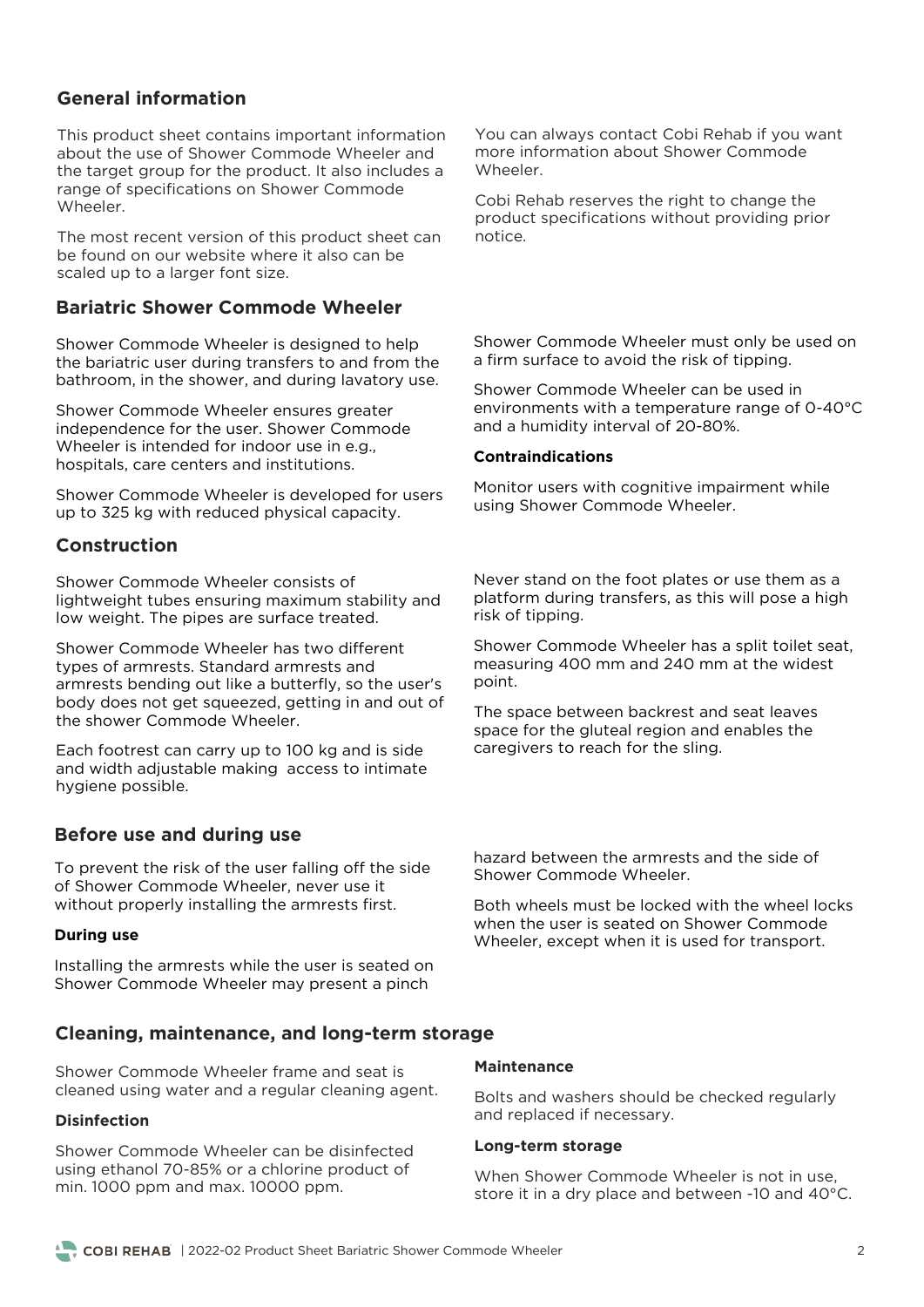# **Specifications**

| Specifications 610 mm/ 710 mm                                                                                           |                                                  |  |
|-------------------------------------------------------------------------------------------------------------------------|--------------------------------------------------|--|
| Maximum user weight                                                                                                     | 325 kg                                           |  |
| Risk class                                                                                                              |                                                  |  |
| Basic UDI DI                                                                                                            | 5740000100004N2                                  |  |
| Expected product service life                                                                                           | 7 years                                          |  |
| Total length                                                                                                            | 1290 mm                                          |  |
| Total width with standard arm rests (without footrests)                                                                 | 780/880 mm                                       |  |
| Total width with butterfly arm rests (without footrests)                                                                | 870/970 mm                                       |  |
| Seat width with standard arm rests                                                                                      | 610/710 mm                                       |  |
| Seat width with butterfly arm rests                                                                                     | 750/850 mm                                       |  |
| Seat depth                                                                                                              | 560 mm                                           |  |
| Seat height                                                                                                             | 550 mm                                           |  |
| Width toilet opening                                                                                                    | Ø 240 mm, 400 mm long                            |  |
| Distance from ground to under the seat                                                                                  | 445 mm                                           |  |
| Distance from ground to push bar                                                                                        | 1000 mm                                          |  |
| Distance from seat to the upper edge of the back                                                                        | 450 mm                                           |  |
| Distance from seat to footrests                                                                                         | 400/420/440/460/480 mm                           |  |
| Total weight (model 610 mm/710 mm)                                                                                      | 33 kg                                            |  |
| Swing away arm rests                                                                                                    | Yes                                              |  |
| Footrests swing away, height adjustable                                                                                 | Yes                                              |  |
| Footrest material                                                                                                       | PU foam                                          |  |
| Individual wheel locks                                                                                                  | Yes, 4 pieces                                    |  |
| Turning radius                                                                                                          | 1580 mm                                          |  |
| Powder lacquered chromium molybdenum steel<br>Frame                                                                     |                                                  |  |
| Wheels/Rear wheels                                                                                                      | Ø125 mm, massive, 2 pieces/24" massive, 2 pieces |  |
| Seat/back/arm rests                                                                                                     | Polyurethane                                     |  |
| IP classification                                                                                                       | IPX4                                             |  |
| ISO classification / Risk assessment                                                                                    | 09 12 03 24 / EN/ISO 14971:2012                  |  |
| General requirements and test methods                                                                                   | EN 12182                                         |  |
| The surface temperature can rise when the Shower Commode Wheeler is exposed to external<br>heat sources e.g., sunlight. |                                                  |  |